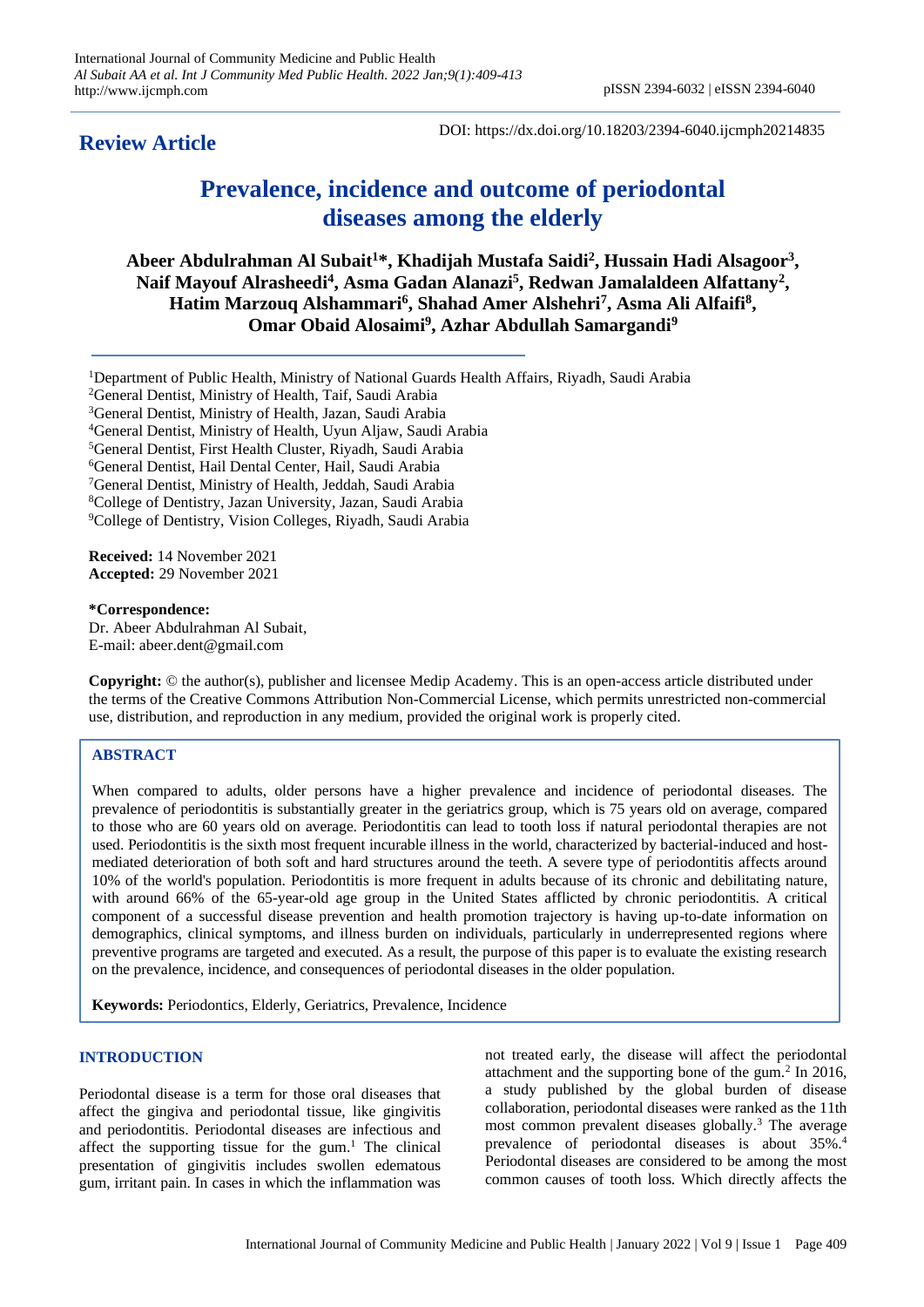ability to chew (mastication), quality of life, and selfconfidence, especially in the elderly.<sup>5,6</sup> In 2016, periodontal diseases were estimated to be responsible for 3.5 million years lived with disability. Between 1990 and 2010, there was an increase in the global prevalence of periodontal diseases. The increase was estimated to be 57.3% which is a significant rise. $3,7$  In 2010, severe periodontal diseases were estimated to cause an overall loss of 54 billion dollars per year. Unfortunately, the prevalence and incidence of periodontal diseases are expected to increase in the coming years due to the growth of the population and neglecting the importance of dental hygiene. Therefore, it is predicted to increase tooth loss generally significantly in the elderly, and geriatrics, especially.<sup>7</sup>

Masticatory (chewing) complications caused by periodontal diseases can interfere with diet and quality of life, thus adversely affecting nutrition and general health. It is not uncommon to see people who have periodontal diseases suffering from malnutrition.<sup>5</sup> In addition to that, periodontal diseases are linked with other systemic diseases such as immunological disorders, autoimmune diseases, diabetes mellitus, and cardiovascular disorders such as rheumatic heart fever.<sup>8,9</sup> The spread of bacteria and their toxins from the mediators (histamine, bradykinins, prostaglandins, and endothelial) from the affected periodontal tissue to other body systems organs is believed to account for the link between periodontal diseases and systemic diseases.9,10 Different classes of people are equally affected by the periodontal disease.<sup>11</sup> Evidence has suggested a negative correlation between the high income and prevalence and incidence of periodontal diseases.<sup>12</sup> It was reported that people who live in low socioeconomic countries have higher risk of developing severe periodontal disease by the double compared to those who are living in a high socioeconomic area.<sup>11</sup> A study has found that the highest incidence of chronic periodontists was in the elderly, and the lowest incidence was in adults,<sup>13</sup> which denotes that the geriatrics are more prone for the dental complications compared to the adults. Fortunately, the oral diseases including the periodontitis are preventable in different ways. However, patients with periodontal disease often seek good dental hygiene when the disease develops into an advanced stage. Usually, in the early stages, the diseases are asymptomatic, which is one of the primary reasons most people do not notice it.<sup>14</sup> Therefore, early diagnosis by routine checkups at dental clinics and treatment are essential in periodontal health care. Therefore, this review article aims to review the evidence about periodontal diseases among the elderly since they are the most vulnerable group of periodontal diseases.

## **LITERATURE REVIEW**

This literature review is based on an extensive literature search in Medline, Cochrane, and EMBASE databases on which was performed 3<sup>rd</sup> October 2021 using the medical subject headings (MeSH) or a combination of all possible

related terms, according to the database. To avoid missing poetential studies, a further manual search for papers was done through Google Scholar, while the reference lists of the initially included papers. Studies discussing prevalence, incidence and outcome of periodontal diseases among the elderly were screened for useful information, with no limitations posed on date, language, age of participants, or publication type.

## **DISCUSSION**

#### *Prevalence and incidence*

Older people have a higher prevalence and incidence of periodontal diseases compared to adults.<sup>15</sup> The prevalence of periodontitis is significantly higher in the geriatrics group aged at the average of 75 years old compared with those at the average of 60 years old.<sup>16</sup> In the absence of available trajectories and treatments for dental health issues including periodontal disease, periodontitis can easily indicate teeth loss.<sup>17</sup> Periodontitis is degeneration of both the gingival tissue around the teeth and is the eleventh common incurable condition globally, according to the study that was published by the global burden of disease at 2016.18,19 In the current global manner, the estimation of people who suffer from periodontitis (chronic and acute) is about  $10\%$ .<sup>19</sup> Among the literature, it was found that periodontitis was most common in about 66% of the 65-year-olds group being affected by chronic periodontitis in the United States.<sup>20</sup> An essential part of proper disease prevention and health promotion trajectory is to have up-to-date information on the demographic, clinical symptoms, and the burden of disease on people, especially in the underrepresented areas.

In contrast, prevention programs are being targeted and implemented. Since 2009, there has been significant progress in improving the diagnosis of periodontitis in the United States, especially in the clinical trial agreements used in the national health and nutrition examination survey (NHANES) and the use of definitions for typical cases of periodontitis diagnosis.21,22 Before 2009, the diagnosis of periodontitis in NHANES was based on data collected using various oral screening protocols.23,24 Since 2009, the NHANES database has implemented a complex and comprehensive oral and oral diagnostic protocol, which makes precautionary measures to allow for the most accurate classification of periodontitis.<sup>25</sup> Using data from the NHANES database for 2009-2012 and using these descriptions of the proposed cases, in the United States of American the appearance of periodontal diseases was more liable to be after the age of 40 and above.<sup>20,26</sup> Therefore, this predicts that the prevalence and incidence of periodontal diseases in the elderly will significantly increase as the adults do not have healthy dental care.

In the NHANES 2009-2012 database, 35-year-old adults with at least one healthy tooth who did not have a medical condition requiring antibiotic prophylaxis before periodontal examination should have been tested. A total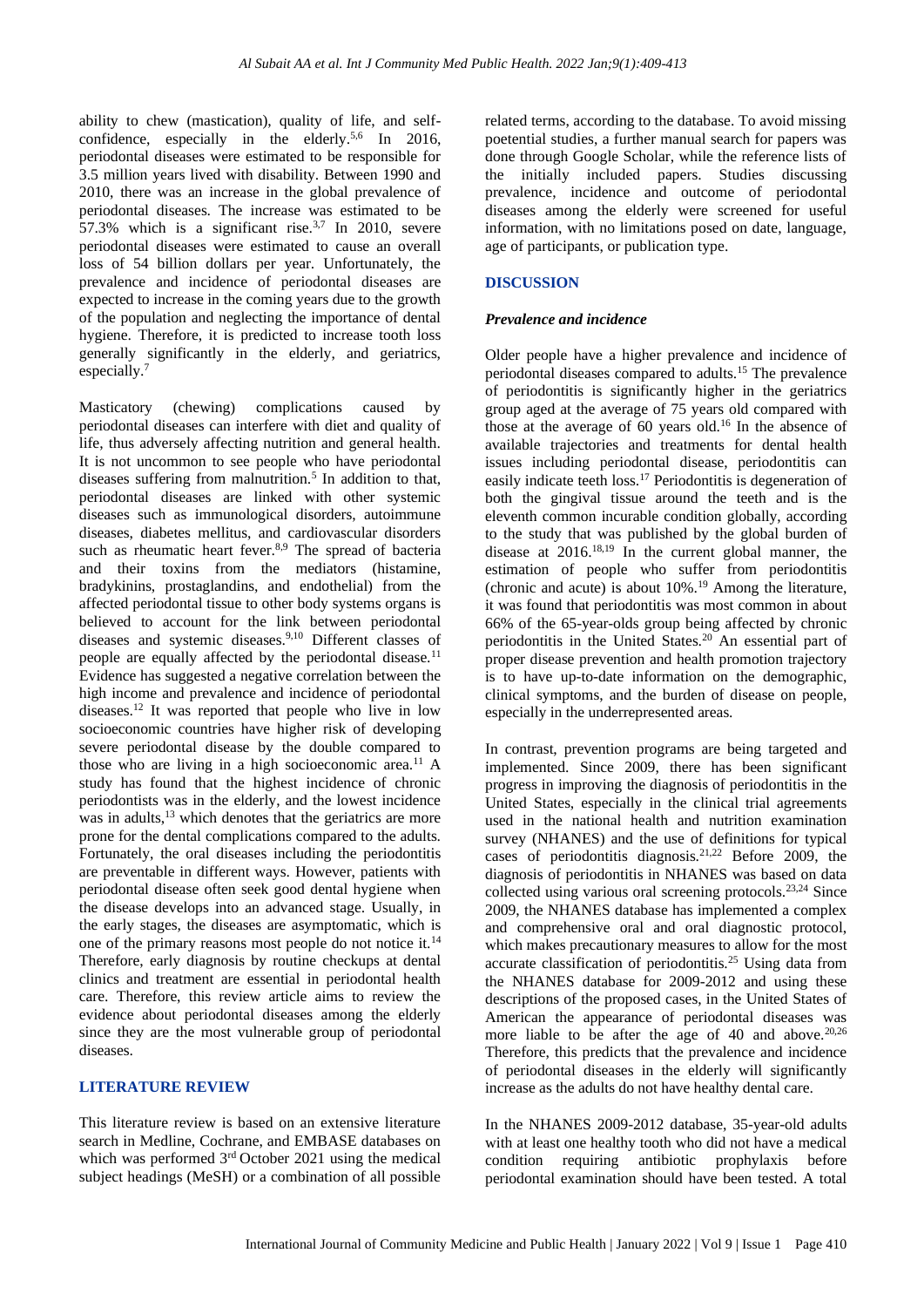of 9,402 adults were more than 30 years old and, of those, 1,983 were more than 65 years old. Data from 472 patients were excluded from the analysis. They did not undergo periodic health checks because they were competent (edentate, extracted teeth) or had exclusionary medical reasons or incomplete oral tests, or because our analysis was too restrictive for respondents who did not have missing co-variate values.<sup>20</sup>

The current evidence reports that the prevalence and incidence of periodontal disease increase by age. In the national survey of adult oral health (NSAOH), between the years 2004 to 2006. The NSAHO reported that about a quarter (25%) of the people who at an average of 55 and above had periodontitis.<sup>27</sup> Furthermore, by the age of 75, the prevalence increased by an additional 50%. However, the risk factors for periodontal diseases in adults were different from those in the elderly population.<sup>27</sup>

#### *Correlations and outcomes*

The correlation between periodontal diseases and systemic body diseases is possible. At first, by spreading bacterial organisms and the inflammatory mediators in the blood.<sup>28</sup> Secondly, the affection of the oral cavity by the nature of associated systemic diseases. Systemic diseases, inflammatory reactions, and inflammatory mediators can reach all systemic vascular systems, affecting oral cavity health<sup>29</sup>

## *Diabetes mellitus*

Unfortunately, some diabetes foundations predicted that there would be an elevation of the number who have diabetes with oral diseases in the future. The increase is estimated to be an average of 50%.<sup>30</sup> One of the major causes for this significant increase is the sedentary lifestyle. The Asian people appear to be at greater risk.<sup>31</sup> By that time, it is predicted to become a significant health problem with significant illness and death. The estimated misdiagnosed population who have diabetes can be as high as 25% in elderly and geriatrics age groups, compared to the adult groups.<sup>32</sup> There is a positive correlation relationship between diabetes mellitus and periodontal diseases. People with diabetes have poor oral health, especially when they have diabetes.<sup>33,34</sup> A study examined the diabetes status of more than 600 periodontal diseases patients from different regions and found that about five percent were undiagnosed or misdiagnosed, and 33% were pre-diabetic.<sup>35</sup> There is a much higher risk of diabetes in patients with periodontal disease than in healthy dental care.<sup>35</sup> However, the risk of diabetes increases with age. In a group of patients with acute periodontitis, more than 10% were undiagnosed or misdiagnosed with diabetes, and more than 60% were prediabetic.<sup>36</sup> Diabetes and pre-diabetic cases management may be required to enhance periodontal treatment results. Furthermore, insufficient glycemic control has been linked to progression of the disease and dental problems.<sup>37</sup> In addition to that, this interprets the importance of primary

screening for all individuals, especially those who live in underrepresented areas.

#### *Overweight and obesity*

Overweight and obesity are among the expected associations between periodontal diseases and systemic diseases. Overweight is defined to have BMI which is over 25. In contrast, obesity is defined as a BMI of 30 or more. Both overweight and obesity are associated with periodontal diseases and systematic diseases such as cardiovascular diseases and cerebrovascular strokes.<sup>38</sup> The effect on dental health is both direct and indirect. The lifestyle of overweight and obese people is usually unhealthy by eating high sugar and fats, which directly affects the health of the oral cavity. The indirect relationship between the systemic effects of overweight and obesity is considered about the vascular changes, including atherosclerosis, chronic inflammatory disorders, and releasing of abnormal inflammatory mediators which affect the teeth health.<sup>39</sup>

#### *Osteoporosis*

Osteoporosis is a clinical syndrome that causes a reduction in bone and minerals density. It affects all bones and increases the risk of fractures, especially the hip. The United States of America NHANES III data indicates that an average of 15% of women and 4.5% of men have osteoporosis.<sup>40</sup> In addition, many others have osteopenia, 45% women and 35% men in a systematic review.<sup>40</sup> It has been demonstrated that osteoporosis is companied with elevated tooth loss and may be linked to dental problems. However, the data is less credible. However, data will show that many older people may have dental problems due to osteoporosis, especially older women.

### *Management of periodontal diseases in elderly*

Non-invasive treatment of periodontal diseases has been described by Darby et al. $41$  It has been showing its efficacy, especially if regular dental care and hygiene follow it. On the other hand, controlling periodontal disease, becomes a hardship for elderly individuals who do not have accessibility to dental treatment or who live in care homes. People in care homes frequently have trouble getting dental treatment. Especially by moving to a dental facility, with only ten percent visiting the practice in the last ten months.<sup>42</sup> It is also noteworthy that many dentists do not provide treatment in nursing homes, limiting residents' access to essential care.

Oral cleanliness is critical to maintaining good oral health. Adequate oral hygiene greatly reduces the incidence of dental problems and tooth cavities. The elderly may need to depend on someone to brush their teeth if they have a mental or motor disability. Optimized toothbrushes give the highest dirt removal and are simple for use.<sup>43</sup> To maintain and enhance periodontal health, toothpaste should be used. $44$  The addition of chemicals such as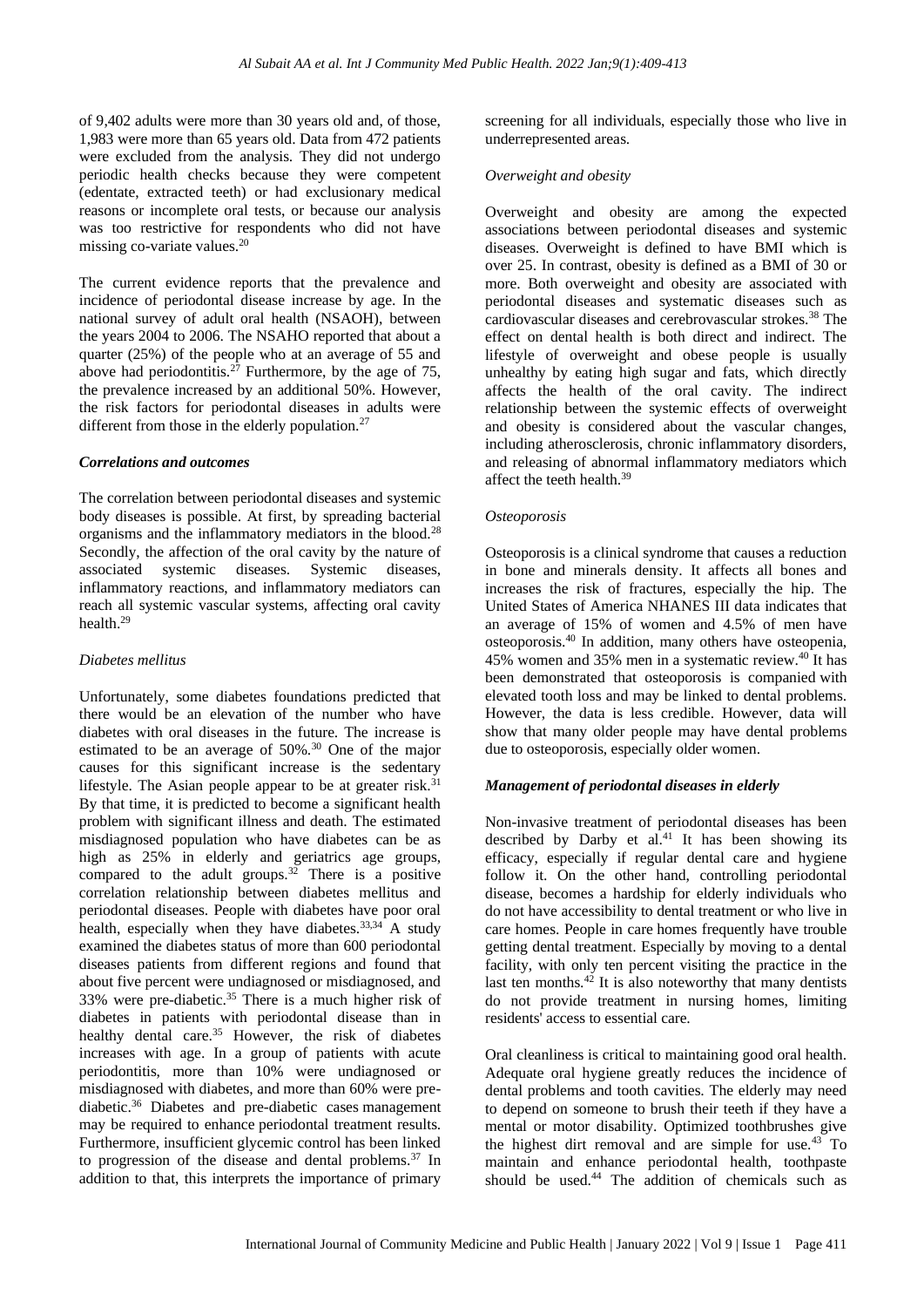stannous fluoride provides a more significant reduction in plaque than softening the fluoride toothpaste alone. For most people brushing teeth should be supplemented with moderate cleaning. With age and a decrease in dexterity flossing, it becomes more difficult. Wood sticks and block brushes work well than floss in general, are better in large contact areas, and are easy to use.

People who live in care homes have a difficult time maintaining excellent dental hygiene. According to research presented in their dental health study in care homes, less than a third of participants wash their one up to two times a day, although more than half of them brush twice a day.<sup>42</sup> Around 33.3% of the population need assistance, and those with a mental impairment, such as dementia, require support. Only 30% of those who need assistance got their teeth cleaned once or twice a week. The answer is to teach the elderly and geriatric groups, although they may struggle with the appropriate practical brushing technique. Large brush handles or power brushes, on the other hand, might be useful. Furthermore, individuals with mental retardation who do not recall the instructions and, regardless of age, all dental hygiene guidance require regular repetition. The solution is to educate caregivers, but there seems to be a need for proper education, and most of the information comes from journals, books, or training within other staff.<sup>45</sup> Terezakis et al also discussed the high number of migrant workers seeking proper dental care instruction. The use of family members' help seems to be neglected.<sup>46</sup> However, they may not be interested in looking after the person living too far away or may not afford oral hygiene products.

## **CONCLUSION**

The prevalence and incidence of dental care diseases have increased making it a major cause of the increased prevalence and incidence of periodontal diseases. Primary dental care is necessary for underrepresented areas such as low-income and middle-income countries. The elderly and geriatric age groups were at the highest risk of periodontal diseases. Most geriatrics worldwide do not have enough support from their families, which creates an additional burden for them to take care of their body health. Therefore, offering better services for geriatrics to screen and detect diseases at early stages is crucial to prevent periodontal diseases.

*Funding: No funding sources Conflict of interest: None declared Ethical approval: Not required*

## **REFERENCES**

- 1. Newman MG, Takei H, Klokkevold PR, Carranza FA. Carranza's clinical periodontology. Elsevier health sci. 2011.
- 2. Panagakos F, Scannapieco F. Periodontal inflammation: from gingivitis to systemic disease?.

Gingival Diseases: Their Aetiology, Prevention and Treatment. 2011: 155-168.

- 3. Global, regional, and national incidence, prevalence, and years lived with disability for 328 diseases and injuries for 195 countries, 1990-2016: a systematic analysis for the Global Burden of Disease Study 2016. Lancet. 2017;390(10100):1211-59.
- 4. Sanz M. European workshop in periodontal health and cardiovascular disease. In: Oxford University Press. 2010.
- 5. Tonetti MS, Jepsen S, Jin L, Otomo-Corgel J. Impact of the global burden of periodontal diseases on health, nutrition and wellbeing of mankind: A call for global action. J Clin Periodontol. 2017;44(5):456-62.
- 6. Reynolds I, Duane B. Periodontal disease has an impact on patients' quality of life. Evid Based Dent. 2018;19(1):14-5.
- 7. Jin LJ, Lamster IB, Greenspan JS, Pitts NB, Scully C, Warnakulasuriya S. Global burden of oral diseases: emerging concepts, management and interplay with systemic health. Oral Dis. 2016;22(7):609-19.
- 8. Nazir MA. Prevalence of periodontal disease, its association with systemic diseases and prevention. Int J Health Sci (Qassim). 2017;11(2):72-80.
- 9. Lockhart PB, Bolger AF, Papapanou PN. Periodontal disease and atherosclerotic vascular disease: does the evidence support an independent association? a scientific statement from the American Heart Association. Circulation. 2012;125(20):2520-44.
- 10. Nagpal R, Yamashiro Y, Izumi Y. The Two-Way Association of Periodontal Infection with Systemic Disorders: An Overview. Mediators Inflamm. 2015;2015:793898.
- 11. Borrell LN, Beck JD, Heiss G. Socioeconomic disadvantage and periodontal disease: the Dental Atherosclerosis Risk in Communities study. Am J Public Health. 2006;96(2):332-9.
- 12. Borrell LN, Crawford ND. Socioeconomic position indicators and periodontitis: examining the evidence. Periodontol. 2000;2012;58(1):69-83.
- 13. Tadjoedin FM, Fitri AH, Kuswandani SO, Sulijaya B, Soeroso Y. The correlation between age and periodontal diseases. J Int Dental Med Res. 2017;10(2):327.
- 14. Jin L. Group E. Initiator paper. Interprofessional education and multidisciplinary teamwork for prevention and effective management of periodontal disease. J Int Acad Periodontol. 2015;17(1):74-9.
- 15. Luo H, Pan W, Sloan F, Feinglos M, Wu B. Forty-Year Trends in Tooth Loss Among American Adults With and Without Diabetes Mellitus: An Age-Period-Cohort Analysis. Prev Chronic Dis. 2015;12:E211.
- 16. Demmer RT, Holtfreter B, Desvarieux M. The influence of type 1 and type 2 diabetes on periodontal disease progression: prospective results from the Study of Health in Pomerania (SHIP). Diabetes Care. 2012;35(10):2036-42.